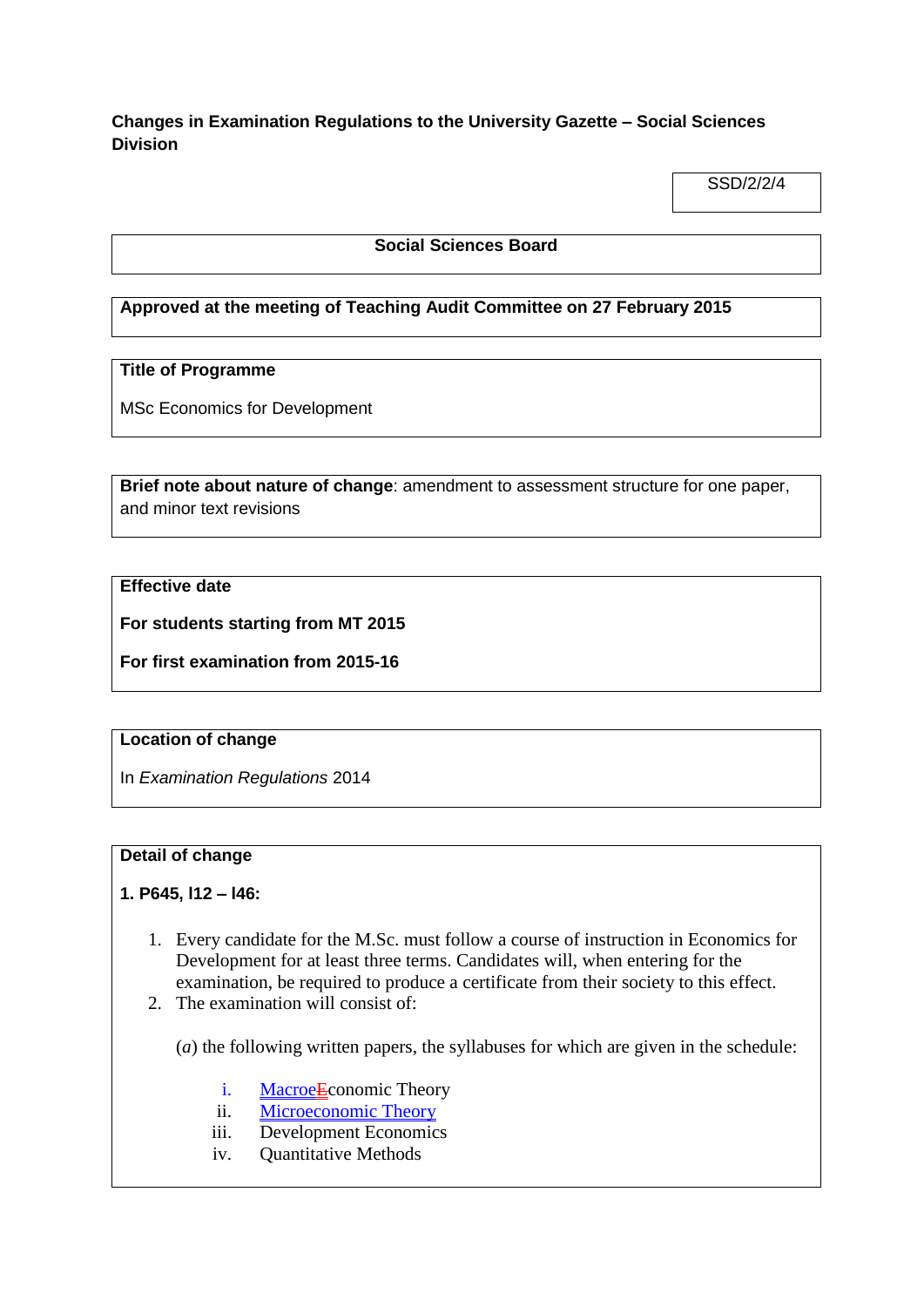(*b*) an extended essay.

The extended essay shall be on a topic falling within the general field of development economics. The essay topic shall be selected by the student in consultation with the supervisor, and approved by the Course Director by the end of the first week of the Trinity Full Term in which the examination is taken. The maximum length and form of the extended essay and instructions for submission will be communicated to candidates by the Chair of Examiners.

- 3. The candidate may also be examined orally.
- 4. The examiners may award a distinction for excellence in the whole examination.

# **Schedule**

(i) *Macroeconomic Theory*

Questions will be set on aspects of macroeconomic theory, including questions related to international trade, central to the study of economic development. Full details of course content and structure will be provided in the *M.Sc. Economics for Development Handbook* published at the beginning of Michaelmas Full Term of the academic year in which the examination is taken.

(ii) *Microeconomic Theory*

Questions will be set on aspects of microeconomic theory, including questions related to international trade, central to the study of economic development. Full details of course content and structure will be provided in the *M.Sc. Economics for Development Handbook* published at the beginning of Michaelmas Full Term of the academic year in which the examination is taken.

## (i) Economic Theory

Questions will be set on aspects of microeconomic theory, macroeconomic theory and international trade central to the study of economic development. Full details of course content and structure will be provided in the M.Sc. Economics for Development Handbook published at the beginning of Michaelmas Full Term of the academic year in which the examination is taken.

# (ii) *Development Economics*

Questions will be set on topics in development economics from a series of taught modules. The modules offered, which may vary from year to year, will normally be listed in the *M.Sc. Economics for Development Handbook* issued at the beginning of Michaelmas Full Term of the academic year in which the examination is taken, or as an addendum to the *Handbook* no later than 8th week of Michaelmas Full Term. The modules offered, which may vary from year to year, will be listed in the M.Sc. Economics for Development Handbook issued at the beginning of Michaelmas Full Term of the academic year in which the examination is taken.